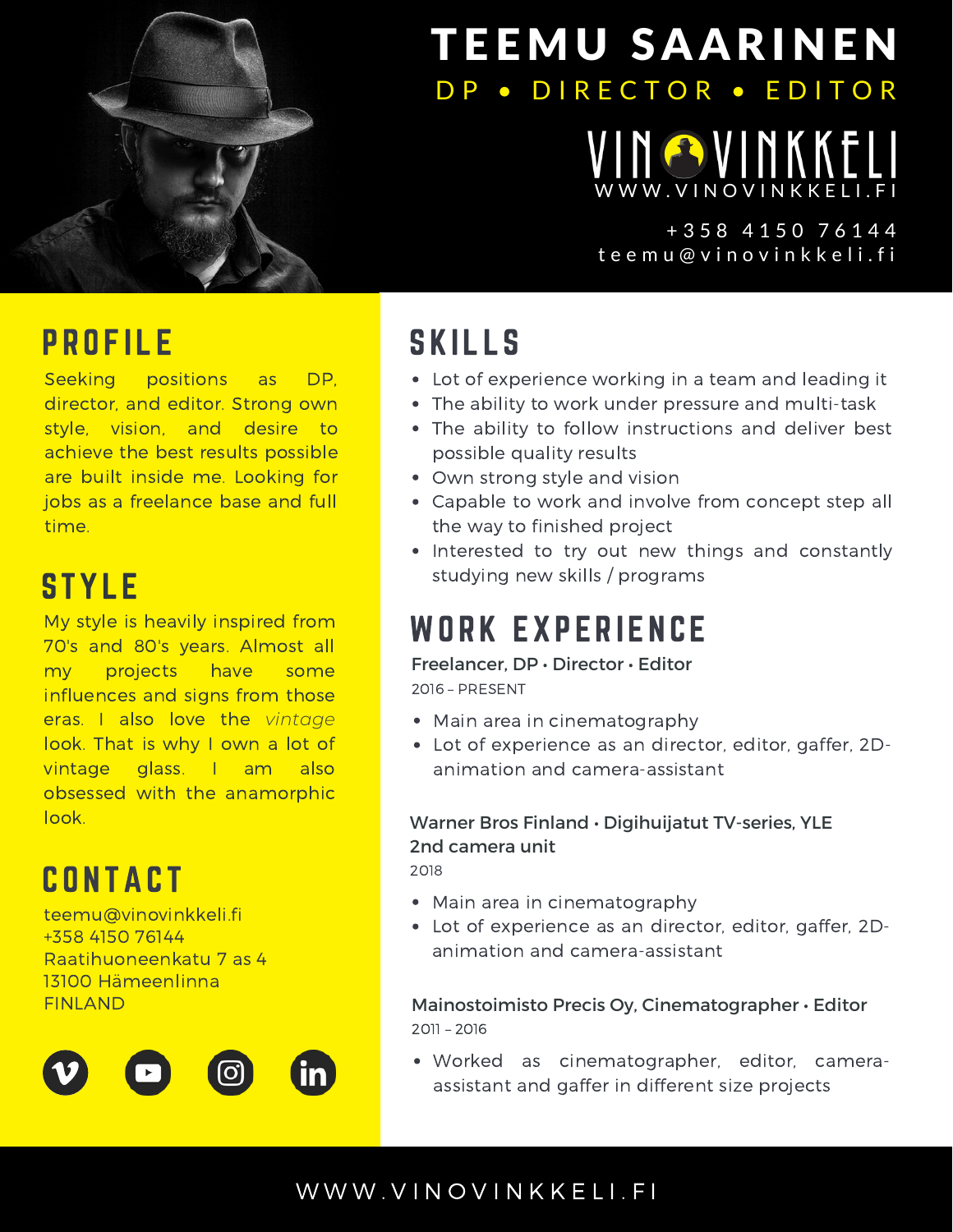

# TEEMU SAARINEN DP . DIRECTOR . EDITOR

INGVINKKE [W](https://www.vinovinkkeli.fi/) W W . V I N O V I N K K E L I . F I

## t e e m u @ v i n o v i n k k e l i . f i + 3 5 8 4 1 5 0 7 6 1 4 4

## **PROFILE**

Seeking positions as DP, director, and editor. Strong own style, vision, and desire to achieve the best results possible are built inside me. Looking for jobs as a freelance base and full time.

## **STYLE**

My style is heavily inspired from 70's and 80's years. Almost all my projects have some influences and signs from those eras. I also love the *vintage* look. That is why I own a lot of vintage glass. I am also obsessed with the anamorphic look.

**CONTACT** 

teemu@vinovinkkeli.fi +358 4150 76144 Raatihuoneenkatu 7 as 4 13100 Hämeenlinna FINLAND



# WORK EXPERIENCE

#### Professor of Photography, Marjukka Vainio 2011

- Worked as an assistant for Professor of Photography Marjukka Vainio
- Also made video installation together with Marjukka for two exhibitions from her photographs (Exhibitions at Oulu and Helsinki)

## Vasara Films, Cinematographer - Editor

2008 - 2010

- Working in local ice-hockey games as a director of the media cube. Including mixing: adverts, music and other entertainment during the game, live cut cameras and playback of replays on the cube and other screens inside the arena
- Corporate and music video jobs as an assistant/cinematographer/editor

## **NOMINATION**



## [W](http://www.vinovinkkeli.fi/) W W . V I N O V I N K K E L I . F I